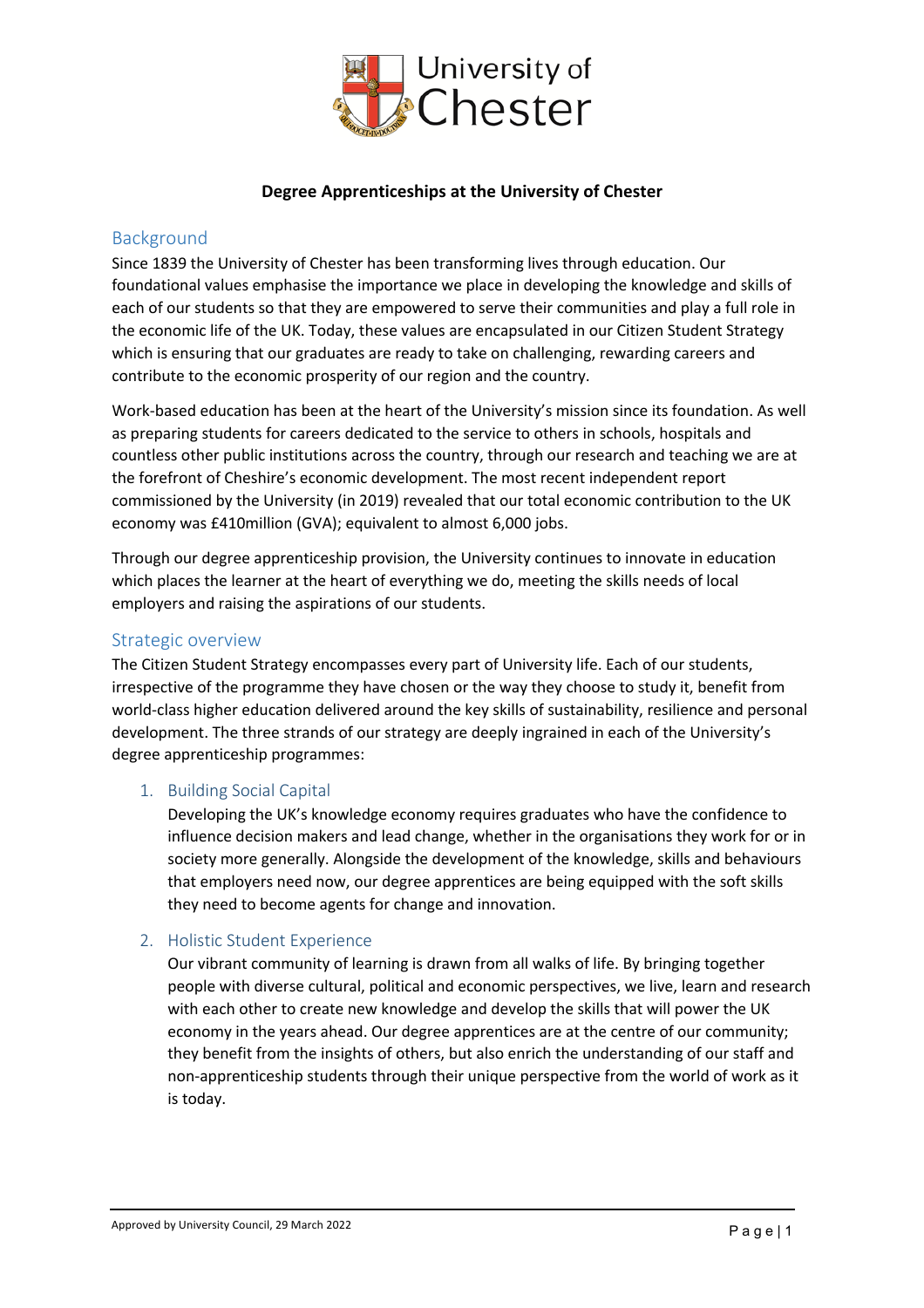

## 3. Lifelong Learning

The University is committed to supporting learners at all stages of their lives and careers. Whether it's to take a step-up in industry or re-skilling for a career change, our leading-edge research and our innovative, flexible approach to learning means that the University's highquality education and training is available whenever it is needed. We offer apprenticeships encompassing degrees at Foundation, Bachelors and Masters levels, each tailored to the needs of employers and to learners.

## Serving our region

The University has been serving the local and regional economy of Chester and the North-West since our founding over 180 years ago. In more recent times, through our pioneering Work-Based and Integrative Studies framework, we have meshed the world of work and world-class higher education and enhanced the life chances of countless hundreds of students. Our current apprenticeship provision in the fields of public service (healthcare, social work and policing), engineering and business and leadership, is a natural extension of that work.

Today, we work with local authorities from Merseyside, Cheshire and Shropshire, our regional NHS Trusts and the Cheshire Constabulary, along with leaders in science, technology and manufacturing such as Unilever, Cogent Skills and EA Technology. Partnering with these leading employers places the University in a strong position to respond to the UK government's *Skills for Jobs* whitepaper and its levelling-up agenda. Similarly, the University is fully engaged as a partner in the Cheshire and Warrington Local Enterprise Partnership to support delivery of its Skills and Education Plan.

We believe that success in delivering degree apprenticeships will be realised through the recognition of their high quality and the way that they respond to the needs of the local economy. For that reason, rather than seeking uncontrolled expansion of provision, the University's approach is to draw on our existing academic expertise and apply that expertise in new and innovative ways to address skills gaps in our local economy as well as contributing to wider workforce development.

## Delivering Quality

Each of the University's degree apprenticeships are co-created by our academic experts, employer partners and our Citizen Students. Our rigorous approach to quality is designed to ensure that learners are admitted to programmes only when we are assured that they align with the relevant degree apprenticeship standard and other national reference points and benchmarks.

Drawing extensively on the University's ethos of quality assurance for quality improvement, our degree apprenticeships are fully embedded in the Educating Planning and Continuous Monitoring for Enhancement processes. Action planning in response to student voice and outcomes data is at the heart of our approach, with quality evaluated at module, programme and institutional level so that feedback can be responded to quickly and improvements carried out by the most appropriate part of the University.

In the coming months we want to further strengthen our approach to quality by amplifying the voices of our degree apprenticeship learners and their employers. In addition to the regular feedback approaches that apply to all provision, the University is developing an approach which will enable us to quickly identify the things that matter most to degree apprenticeship learners so that we can tailor their experience of the University.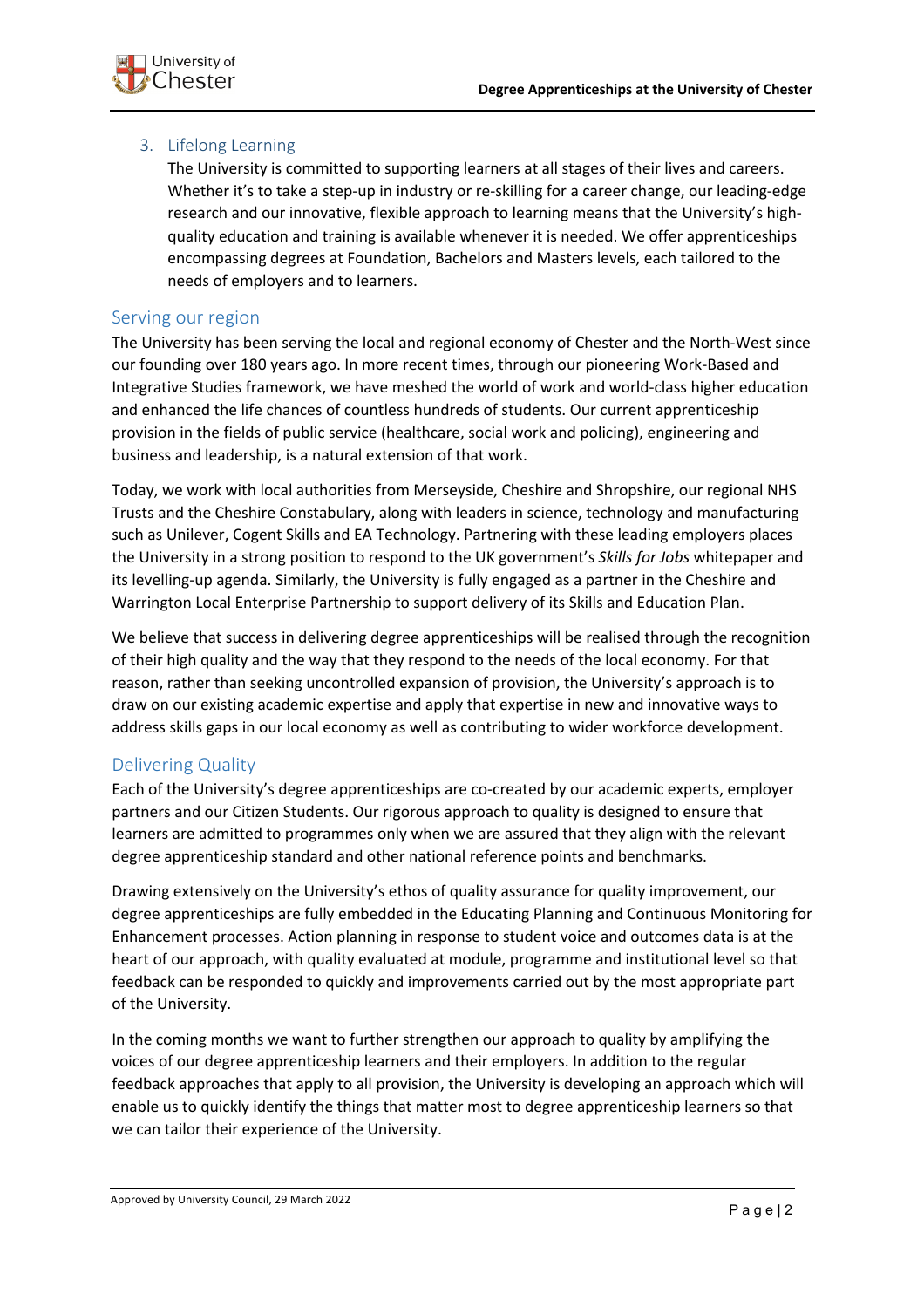

# Confident Leadership

Delivering excellence in degree apprenticeships requires good management and assured leadership. We have developed an effective approach which promotes transparency and accountability at all levels:

- The Deputy Vice-Chancellor and Provost holds strategic responsibility for all the University's education provision, including degree apprenticeships.
- The Pro Vice-Chancellor (Student Experience) has senior responsibility for the operational effectiveness of apprenticeship provision, which is coordinated through the Directorate of Access, Skills and Apprenticeships.
- § Academic leadership and management of our apprenticeship programmes sits within the structures of our academic faculties and departments.
- **The Academic Quality and Standards department supports the activities of all these areas by** having oversight of the systems used to ensure standards and the quality of learning and teaching. The department also oversees the management of End-Point Assessment in integrated degree apprenticeships.

We have continued to evolve our approach to management and leadership of apprenticeship provision most recently through the establishment of separate operational and strategically focussed committees dedicated to continuous improvement. The University's governing body is also fully engaged in this work through its Academic Governance and Student Outcomes committee.

Recognising the growth of our degree apprenticeship provision in recent years, the University is taking an iterative approach to developing its governance framework. Through our deliberative and oversight committees we are committed to ensuring that all University policies take account of the unique nature of degree apprenticeships as we work towards publishing a bespoke framework.

## Key Priorities

As a community dedicated to the vital role of education in service to society, we believe that our provision can always be enhanced and improved through the acquisition of new knowledge and the development of new skills. For our degree apprenticeship programmes, this means seeking continuous improvement through the following core priorities:

- Ensure consistent high-quality delivery across the full portfolio.
- Enhance the opportunities to hear feedback from degree apprenticeship learners and their employers.
- Develop the operational organisation of apprenticeship delivery according to a sustainable business model.
- Enhance opportunities for skills and learning progression.
- Create a dedicated quality management framework for degree apprenticeships.